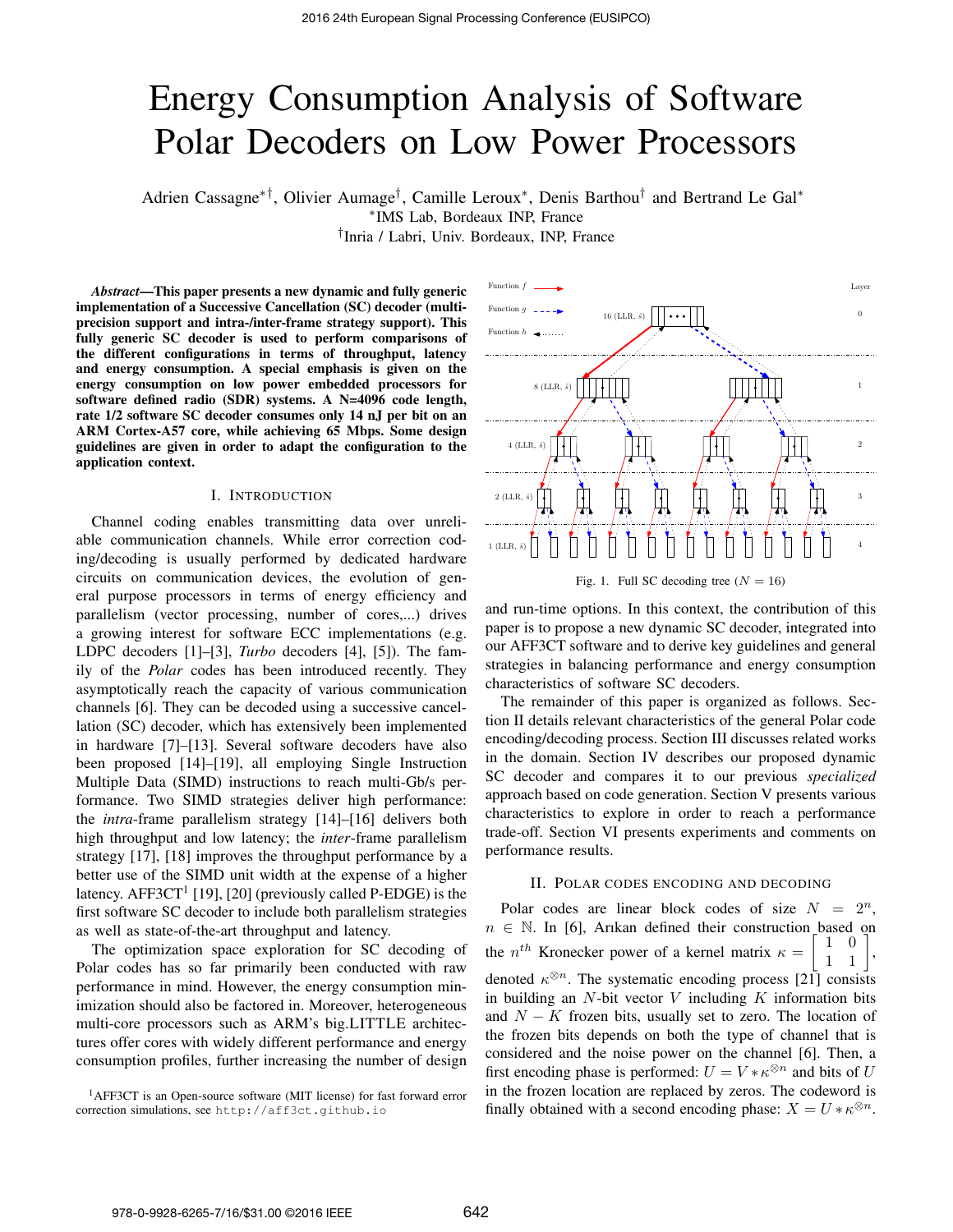In this systematic form  $X$  includes  $K$  information bits and  $N - K$  redundancy bits located on the frozen locations.

After being sent over the transmission channel, the noisy version of the codeword  $X$  is received as a log likelihood ratio  $(LLR)$  vector  $Y$ . The SC decoder successively estimates each bit  $u_i$  based on the vector Y and the previously estimated bits  $([*i*<sub>0</sub>...*i*<sub>i-1</sub>]).$  To estimate each bit  $u_i$ , the decoder computes the following LLR value:

$$
\lambda_i^0 = \log \frac{\Pr(Y, \hat{u}_{0:i-1} | u_i = 0)}{\Pr(Y, \hat{u}_{0:i-1} | u_i = 1)}.
$$

The estimated bit  $\hat{u}_i$  is 0 if  $\lambda_i^0 > 0$ , 1 otherwise. Since the decoder knows the location of the frozen bits, if  $u_i$  is a frozen bit,  $\hat{u}_i = 0$  regardless of  $\lambda_i^0$  value. The SC decoding process can be seen as the traversal of a binary tree as shown in Figure 1. The tree includes  $\log N + 1$  layers each including  $2<sup>d</sup>$  nodes, where d is the depth of the layer in the tree. Each node contains a set of  $2^{n-d}$  LLRs and partial sums  $\hat{s}$ . Nodes are visited using a pre-order traversal. As shown in Figure 1, three functions,  $f$ ,  $g$  and  $h$  are used for node updates:

$$
\begin{cases}\nf(\lambda_a, \lambda_b) = sign(\lambda_a, \lambda_b) \cdot min(|\lambda_a|, |\lambda_b|) \\
g(\lambda_a, \lambda_b, s) = (1 - 2s)\lambda_a + \lambda_b \\
h(s_a, s_b) = (s_a \oplus s_b, s_b)\n\end{cases}
$$

The  $f$  function is applied when a left child node is accessed:  $\lambda_i^{left} = f(\lambda_i^{up}, \lambda_{i+2^d}^{up}), 0 \le i < 2^d$ . The  $g$  function is used when a right child node is accessed:  $\lambda_i^{right} = g(\lambda_i^{up}, \lambda_{i+2^d}^{up}), 0 \leq i < 2^d$ . Then moving up in the tree, the first half of partial sum is updated with  $s_i^{up} = h(s_i^{left}, s_i^{right})$ ,  $0 \le i \le 2^d/2$  and the second half is simply copied :  $s_i^{up} = s_i^{right}$ . The decoding process stops when the partial sum of the root node is updated. In a systematic Polar encoding scheme, this partial sum is the decoded codeword. In practice, by exploiting knowledge on the frozen bits fixed location, whole sub-trees can be pruned and replaced by specialized nodes [14], [22], replacing scalar computations in the lowest levels of the tree by vector ones.

#### III. SOFTWARE SC DECODERS STATE-OF-THE-ART

In [14]–[16], SIMD units process several LLRs in parallel *within* a single frame decoding. This approach, called *intraframe* vectorization is efficient in the upper layers of the tree and in the specialized nodes, but more limited in the lowest layers where the computation becomes more sequential.

In [17], [18], an alternative scheme called *inter-frame* vectorization decodes several independent frames in parallel in order to saturate the SIMD unit. This approach improves the throughput of the SC decoder but requires to load several frames before starting to decode, increasing both the decoding latency and the decoder memory footprint.

The AFF3CT software for SC decoding [19] is a multiplatform tool (x86-SSE, x86-AVX, ARM32-NEON, ARM64- NEON) including all state-of-the-art advances in software SC decoding of Polar codes: intra/inter-frame vectorization, multiple data formats (8-bit fixed-point, 32-bit floating-point)



Fig. 2. Bit Error Rate (squares) and Frame Error Rate (circles) for the Fast-SSC decoder. The solid shapes represent the dynamic decoder with adaptive frozen bits when the hollow shapes represent the generated decoders. For  $N = 4096$ , the generated decoder is optimized for 3.2dB. For  $N = 32768$ , the generated decoder is optimized for 4.0dB.

and all known tree pruning strategies. It resorts to code generation strategies to build specialized decoders, trading flexibility (code rate  $R$ , code length  $N$ ) for extra performance.

All state of the art implementations aim at providing different trade-offs between error correction performance throughput and decoding latency. However, energy consumption is also a crucial parameter in SDR systems, as highlighted in [23]–[25]. In this study, we propose to investigate the influence of several parameters on the energy consumption of SC software Polar decoders on embedded processors to demonstrate their effectiveness for future SDR systems.

# IV. DYNAMIC VERSUS GENERATED APPROACH

We extend the AFF3CT software with a new version of the Fast-SSC decoder, called *dynamic* decoder. This version uses the same building blocks as the generated versions, but the same code is able to accommodate with different frozen bit layouts and different parameters (length, SNR). C++11 template specialization features are used to enable the compiler to perform loop unrolling starting from a selected level in the decoding tree. It is the first non-generated version (to the best of our knowledge) to support both multi-precision (32-bit, 8 bit) and multi-SIMD strategies (intra-frame or inter-frame).

By design, generated decoders are still faster than the dynamic decoder (up to 20%). However each generated decoder is optimized for a single SNR. For very large frame sizes, the dynamic decoder outperforms generated decoders because the heavily unrolled generated decoders exceed Level 1 instruction cache size capacity [19].

Fig. 2 shows the Bit Error Rate (BER) and the Frame Error Rate (FER) of our dynamic and different generated decoders for  $N = 4096$  and for  $N = 32768$ . Since there is almost no performance degradation between the 8-bit fixedpoint decoders and the 32-bit floating-point ones, only 8-bit results are shown. We observe that the BER/FER performance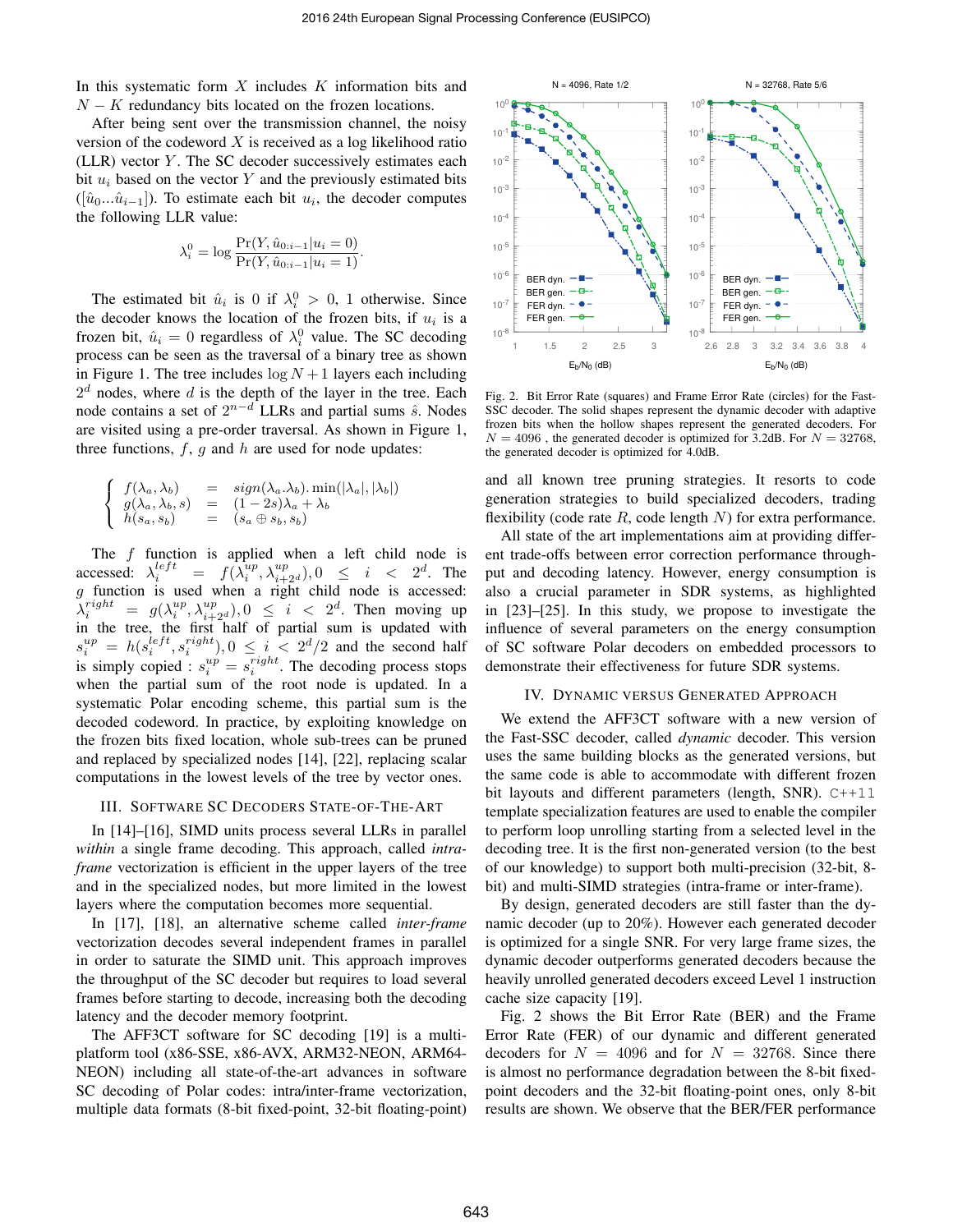TABLE I SPECIFICATIONS OF THE ODROID AND THE JUNO BOARDS.

|                | <b>ODROID-XU+E</b>   | <b>JUNO</b>                   |
|----------------|----------------------|-------------------------------|
| SoC            | Samsung Exynos 5410  | ARM64 big.LITTLE              |
|                | (Exynos 5 Octa)      | (dev. platform)               |
| Arch.          | 32-bit, ARMv7        | 64-bit, ARMv8                 |
| <b>Process</b> | 28nm                 | unspecified (32/28 nm)        |
| big            | 4xCortex-A15 MPCore  | 2xCortex-A57 MPCore           |
|                | freq. $[0.8-1.6GHz]$ | freq. $[0.45-1.1 \text{GHz}]$ |
|                | L1I 32KB, L1D 32KB   | L1I 48KB, L1D 32KB            |
|                | 1.2.2MB              | <b>L2 2MB</b>                 |
| <b>LITTLE</b>  | 4xCortex-A7 MPCore   | 4xCortex-A53 MPCore           |
|                | freq. $[250-600MHz]$ | freq. $[450-850MHz]$          |
|                | L1I 32KB, L1D 32KB   | L1I 32KB, L1D 32KB            |
|                | L <sub>2</sub> 512KB | <b>1.2.1MB</b>                |

is better for the dynamic version than for the generated codes. Indeed the generated versions are by definition optimized for a fixed set of frozen bits, and optimal for 3.2dB for  $N = 4096$ and 4.0dB for  $N = 32768$ . As a result the generated versions are only competitive for a narrow SNR sweet spot. A decoder for a wider range of SNR values requires to combine many different generated versions.

### V. EXPLORING PERFORMANCE TRADE-OFF

The objective and originality of this study is to explore different software and hardware parameters for the execution of a software SC decoder on modern ARM architectures. For a software decoder such as AFF3CT, many parameters can be explored, influencing performance and energy efficiency. The target rate and frame size are applicative parameters. The SIMDization strategies (intra-frame or inter-frame) and the features of decoders (generated or dynamic) are software parameters. The target architecture, its frequency and its voltage are hardware parameters. This study investigates the correlations between these parameters, in order to better choose the right implementation for a given applicative purpose. The low-power general purpose ARM32 and ARM64 processor test-beds based on big.LITTLE architecture are selected as representative of modern multi-core and heterogeneous architectures. The SC decoder is AFF3CT [19], enabling the comparison of different vectorization schemes.

The flexibility of the AFF3CT software allows to alter many parameters and turn many optimizations on or off, leading to a large amount of potential combinations. For the purpose of this study, computations are performed with 8-bit fixed-point data types, with all tree pruning optimizations activated. The main metric considered is the average amount of energy in Joules to decode one bit of information, expressed as  $E_b =$  $(P \times l)/(K \times n_f)$  where P is the average power (Watts), l is the latency (s), K the number of information bits and  $n_f$  is the number of frames decoded in parallel (in the inter-frame implementation  $n_f > 1$ ).

Testbed. The experiments are conducted on two ARM big.LITTLE platforms, an ODROID-XU+E board using a 32-bit Samsung Exynos 5410 CPU and the reference 64-bit JUNO Development Platform from ARM running a Linux operating system, detailed in Table I.

TABLE II CHARACTERISTICS FOR EACH CLUSTER  $(T_i$  is the information THROUGHPUT), FOR DYN. DECODER.  $N = 4096$ , rate  $R = 1/2$ . The RAM CONSUMPTION IS NOT INCLUDED IN  $E_b$  and in  $P$ .

| <b>Cluster</b>    | Impl. | $T_i$ (Mb/s) | $l(\mu s)$ | $E_b$ (nJ) | $\boldsymbol{P}$ (W) |
|-------------------|-------|--------------|------------|------------|----------------------|
| <b>A7-450MHz</b>  | seq.  | 3.1          | 655        | 37.8       | 0.117                |
|                   | intra | 13.0         | 158        | 9.5        | 0.123                |
|                   | inter | 21.8         | 1506       | 6.0        | 0.131                |
| A53-450MHz        | seq.  | 2.1          | 966        | 29.0       | 0.062                |
|                   | intra | 10.1         | 203        | 7.0        | 0.070                |
|                   | inter | 17.2         | 1902       | 5.1        | 0.088                |
| <b>A15-1.1GHz</b> | seq.  | 7.5          | 274        | 122.0      | 0.913                |
|                   | intra | 35.2         | 58         | 28.2       | 0.991                |
|                   | inter | 62.8         | 522        | 17.4       | 1.093                |
|                   | seq.  | 9.2          | 222        | 78.9       | 0.730                |
| <b>A57-1.1GHz</b> | intra | 39.2         | 52         | 21.1       | 0.826                |
|                   | inter | 65.1         | 503        | 14.2       | 0.923                |
| i7-3.3GHz         | seq.  | 36.3         | 56.5       | 235.4      | 8.532                |
|                   | intra | 221.8        | 9.2        | 40.5       | 9.017                |
|                   | inter | 632.2        | 51.8       | 15.8       | 9.997                |

The big and the LITTLE clusters of cores on the ODROID board are on/off in a mutually exclusive way. The active cluster is selected through the Linux cpufreq mechanism. Both clusters can be activated together or separately on the JUNO board. Both platforms report details on supply voltage, current amperage, power consumption for each cluster. Only the ODROID platform reports details for the RAM. Consequently, most experiments have been primarily conducted on the ODROID platform to benefit from the additional insight provided by the RAM metrics.

## VI. EXPERIMENTS AND MEASUREMENTS

Table II gives an overview of the decoder behavior on different clusters and for various implementations. The code is always single threaded and only the 8-bit fixed-point decoders are considered, since 32-bit floating-point versions are 4 times more energy consuming, on average. The sequential version is mentioned for reference only, as the throughput  $T_i$  is much higher on vectorized versions. Generally the inter-frame SIMD strategy delivers better performance at the cost of a higher latency l. Table II also compares the energy consumption of LITTLE and big clusters. The A53 consumes less energy than the A7 and the A57 consumes less energy than the A15, respectively. This can be explained by architectural improvements brought by the more recent ARM64 platform. Despite the fact that the ARM64 is a development board, the ARM64 outperforms the ARM32 architecture. Finally we observe that the power consumption is higher for the interframe version than for the intra-frame one because it fills the SIMD units more intensively, and the SIMD units consume more than the scalar pipeline.

For comparison, the results for the Intel Core i7-4850HQ, using SSE4.1 instructions (same vector length as ARM NEON vectors) are also included. Even if the i7 is competitive with the ARM big cores in term of *energy-per-bit* (Eb), these results show it is not well suited for the low power SDR systems because of its high power requirements. Table III shows a performance comparison (throughput, latency) with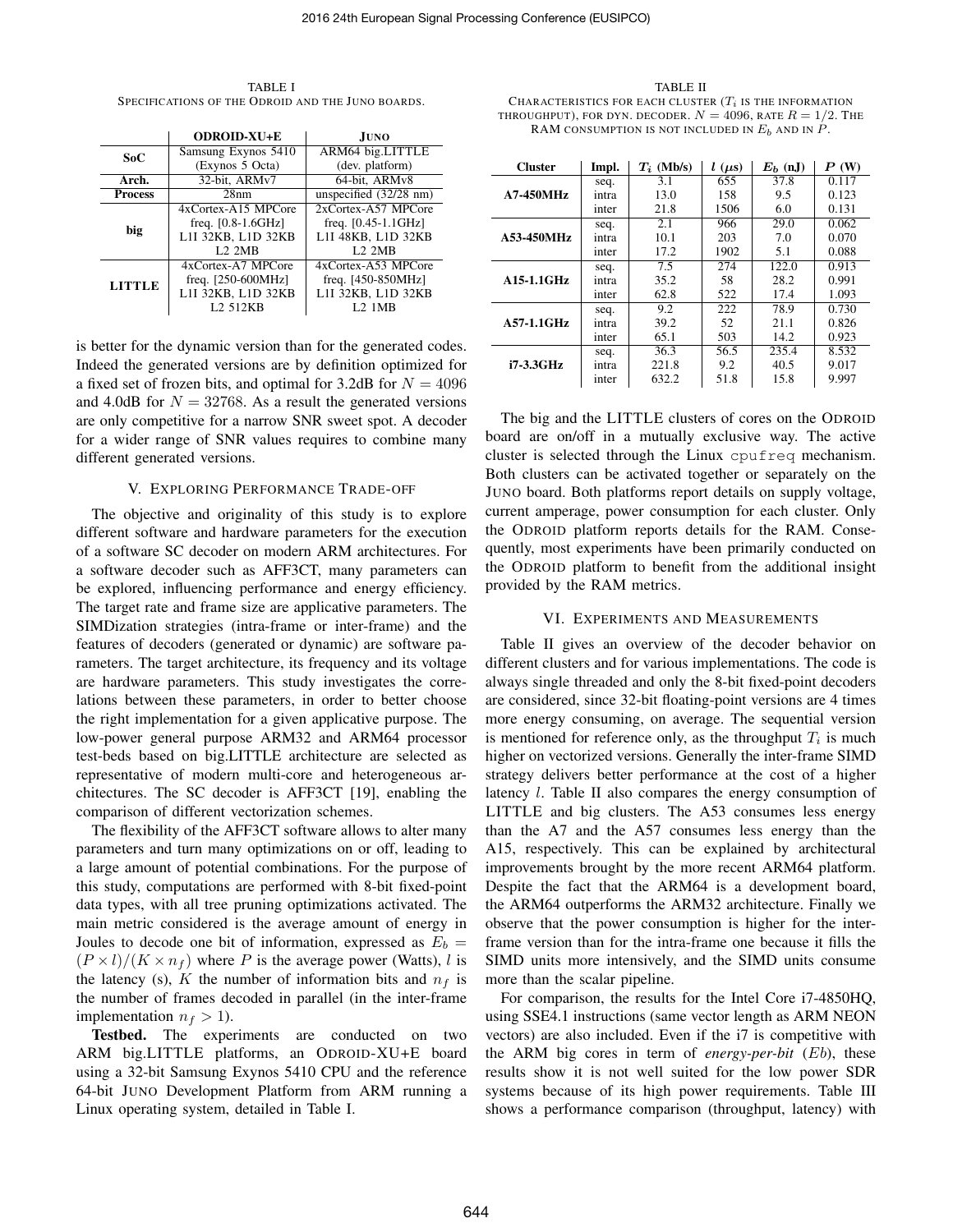TABLE III COMPARISON OF 8-BIT FIXED-POINT DECODERS WITH INTRA-FRAME VECTORIZATION.  $N = 32768$  AND  $R = 5/6$ .

| <b>Decoder</b> | <b>Platform</b> | Freq.     | <b>SIMD</b>   | $T_i$ (Mb/s) | $l(\mu s)$ |
|----------------|-----------------|-----------|---------------|--------------|------------|
| [15]           | $i7-2600$       | $3.4$ Ghz | <b>SSE4.1</b> | 204          | 135        |
| this work      | i7-4850HO       | $3.3$ Ghz | <b>SSE4.1</b> | 580          | 47         |
| this work      | A15             | 1.1Ghz    | <b>NEON</b>   | 70           | 391        |
| this work      | A57             | $1.1$ Ghz | <b>NEON</b>   | 73           | 374        |

the dynamic intra-frame decoder of [15]. On a x86 CPU, our dynamic decoder is 2.8 times faster than the state-of-the-art decoder. Even if we used a more recent CPU, we also used the same set of instructions (SSE4.1) and the frequencies are comparable.

Figure 3 shows the *energy-per-bit* consumption depending on the frame size N for the fixed rate  $R = 1/2$ . In general, the energy consumption increases with the frame size. For small frame sizes (N from  $2^8$  to  $2^{14}$ ), the inter-frame SIMD outperforms the intra-frame SIMD. This is especially true for  $N = 2^8$  which has a low ratio of SIMD computations over scalar computations in the intra-frame version. As the frame size increases, the ratio of SIMD vs scalar computations increases as well. At some point around  $N = 2^{16}$  the intraframe implementation begins to outperform the inter-frame one, because the data for the intra-frame decoder still fits in the CPU cache, whereas the data of the inter-frame decoder does not fit the cache anymore. In our case (8-bit fixed point numbers and 128-bit vector registers) the inter-frame decoders require 16 times more memory than the intra-frame decoders. Then, for the frame size  $N = 2^{20}$ , both intra and inter-frame decoders now exceed the cache capacity and the RAM power consumption becomes more significant due to the increased number of cache misses causing RAM transactions. In general the code generation is effective on the intra-frame strategy whereas it is negligible on the inter-frame version of the code.

Considering those previous observations, it is more energy efficient to use inter-frame strategy for small frame sizes,



Fig. 3. Variation of the *energy-per-bit* for different frame sizes and impl.: intra-/inter-frame, dyn. code on/off, on A15 @ 1.1GHz. Fixed rate  $R = 1/2$ .



Fig. 4. Variation of the *energy-per-bit*  $(E_b)$  depending on the cluster frequency (dynamic code, intra-, inter-frame). A7 performance is on the left and A15 on the right.  $N = 4096$  and  $R = 1/2$ . Dark colors and light colors stand for CPU cluster and RAM energy consumption, resp.

whereas it is better to apply intra-frame strategy for larger frame sizes (comparable energy consumption with much lower latency).

Figure 4 shows the impact of the frequency on the energy, for a given value of frame size  $N = 4096$  and code rate  $R = 1/2$ . On both A7 and A15 clusters, the supply voltage increases with the frequency from 0.946V to 1.170V. The A7 LITTLE cluster shows that the energy consumed by the system RAM is significant: At 250MHz it accounts for half of the energy cost. Indeed, at low frequency, the long execution time due to the low throughput causes a high dynamic RAM refreshing bill. It is therefore more interesting to use frequencies higher than 250MHz. For this problem size and configuration, and from an energy-only point of view, the best choice is to run the decoder at 350MHz. On the A15 big cluster, the energy cost is mainly driven by the CPU frequency, while the RAM energy bill is limited compared to the CPU.

Thus, the bottom line about energy vs frequency relationship is: On the LITTLE cluster it is more interesting to clock the CPU at high frequency (higher throughput and smaller latency for a small additional energy cost); On the big cluster, where the RAM consumption is less significant, it is better to clock the CPU at a low frequency.

In Figure 5 the *energy-per-bit* cost decreases when the code rate increases. This is expected because there are many



Fig. 5. Variation of the *energy-per-bit*  $(E_b)$  for  $N = 32768$  depending on the rate  $R = K/N$  (various impl.: intra-, inter-frame, code gen. on). Running on A7, A53 and A57 @ 450MHz.